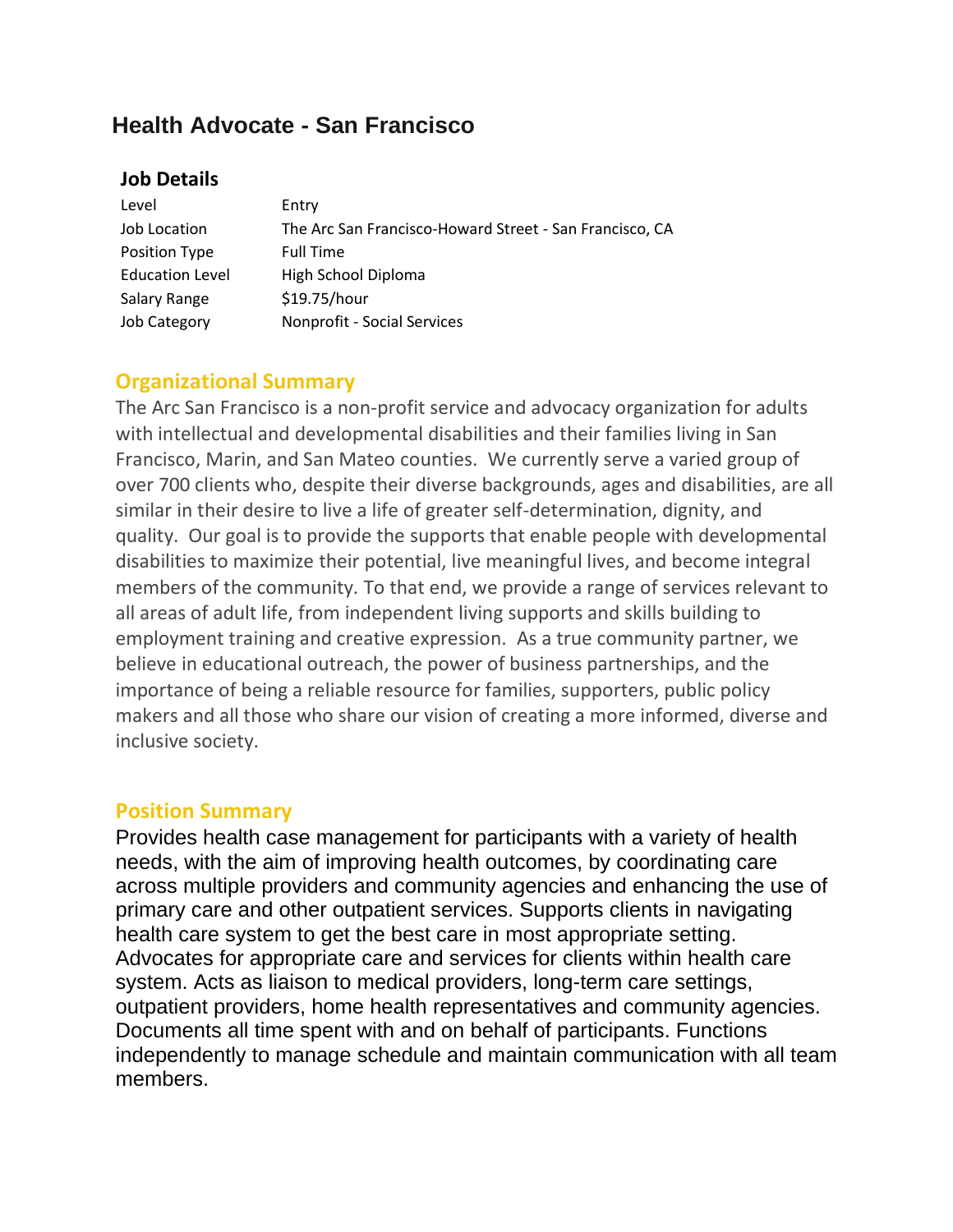# **Essential Duties and Responsibilities**

- Carries caseload consisting of individuals with varying degrees of health needs.
- Coordinates regular health care appointments for age-appropriate health screens, regular preventative care, specialty medical services and procedures. Acts as part of support team to manage participants in acute crisis.
- Uses a person-centered approach to support individuals' understanding and following of care plans and medical directives to promote improving health outcomes.
- Provides education and encourages participants to play an active role in their health.
- Uses technology to communicate with individuals for regular check-ins and assessment.
- Provides accurate, timely updates following medical appointments and/or changes in participant's health status.
- Communicates appropriately and timely with participants, providers, and support systems.
- Documents all time spent with and on behalf of participants, including medical appointments, home visits, phone calls, meetings, etc.
- Coordinates with external services and systems, including Regional Centers, In Home Supportive Services, Medi-Cal, Medicare and ILS/SLS.
- Advocates for open and regular communication among internal and external service providers and care partners to promote continuity of care.
- Connect participants with appropriate services and resources as applicable.
- Meets standards for billable hours and utilization for Wellness Department.
- Coordinates daily/weekly schedule to complete responsibilities in a timely manner.
- Manages scheduling and transportation for medical and other appointments.
- Attends and participates in regularly scheduled team and supervision meetings.
- Completes regular internal and external documentation requirements.
- Keeps Salesforce files current.
- Other responsibilities as assigned.
- ▪